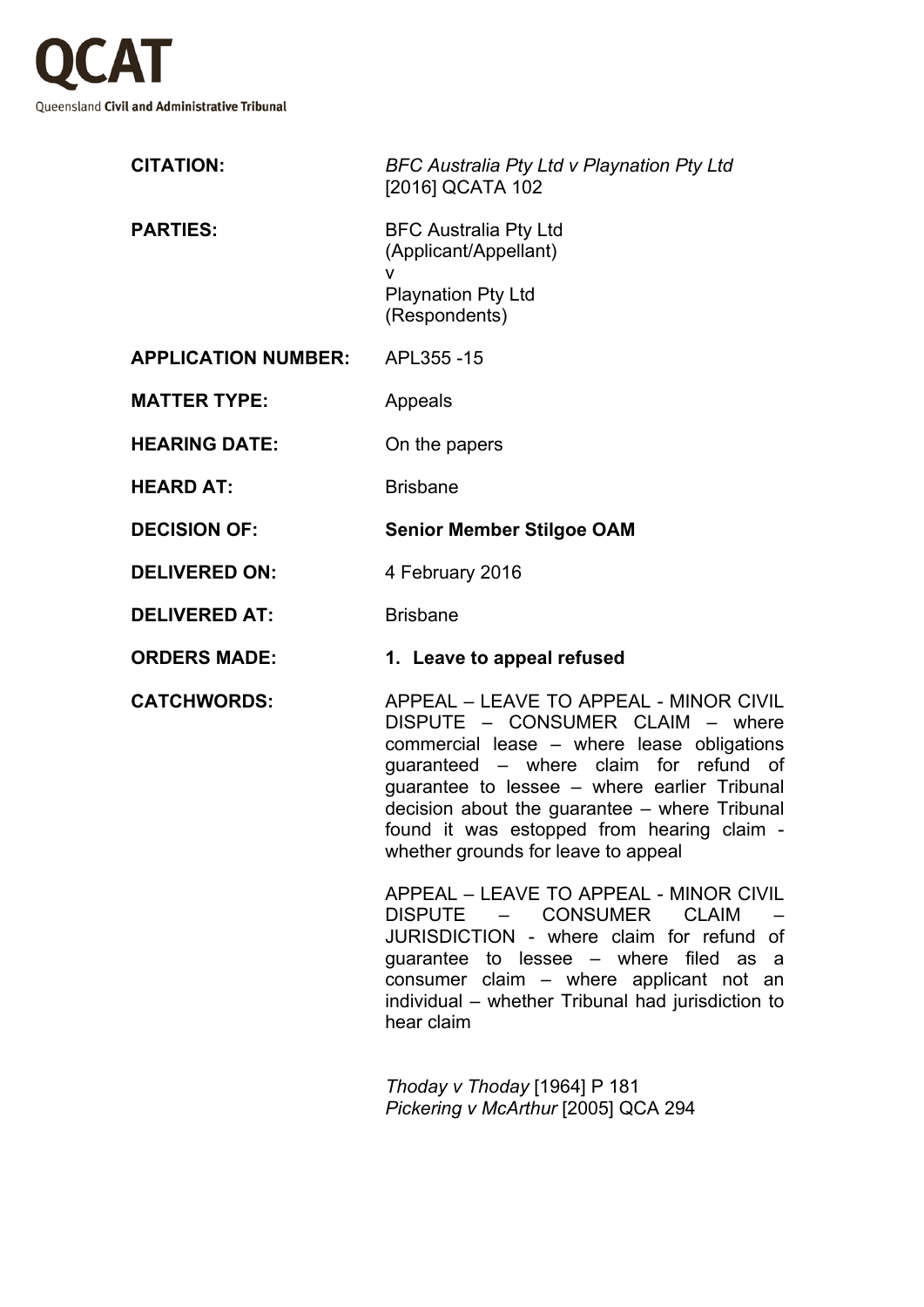## **APPEARANCES and REPRESENTATION (if any):**

This matter was heard and determined on the papers pursuant to s 32 of the *Queensland Civil and Administrative Tribunal Act* 2009 (Qld) (QCAT Act).

## **REASONS FOR DECISION**

- [1] BFC Australia Pty Ltd rented commercial premises from Playnation Pty Ltd from March 2007 to March 2010. BFC's obligations were secured by a bank guarantee in favour of Playnation. At the end of the lease, Playnation called on the guarantee, and it was paid.
- [2] BFC sought a refund of some of the bank guarantee. On 17 August 2011, the Tribunal ordered that Playnation refund \$7,662.54 to BFC.
- [3] In 2015, BFC filed a claim for a further refund, of money paid to Playnation's lawyers. The Tribunal dismissed BFC's claim on the basis that BFC was estopped by the earlier proceedings.
- [4] BFC wants to appeal that decision. Because this is an appeal from a decision of the Tribunal in its minor civil disputes jurisdiction, leave is necessary.<sup>1</sup> Leave to appeal will usually be granted where there is a *reasonable argument* that the decision is attended by error, and an appeal is necessary to correct a *substantial injustice* to the applicant caused by that error  $2$
- [5] BFC says that it had the wrong wording on its application; it did not want a refund of legal fees paid, it wanted a refund of money it paid to Playnation's lawyers in response to notices to remedy breach. It says that it did not have this evidence at the first hearing, but it has it now and, therefore, should be entitled to pursue that money.
- [6] BFC's application for leave to appeal is misconceived. The Tribunal understood that BFC was asking for a refund of the money it paid to Playnation in response to the notices to remedy breach. In fact, it was the Tribunal that correctly identified the nature of BFC's claim.<sup>3</sup>
- [7] The first Tribunal undertook a detailed analysis of the rent, rates and taxes and damages payable by BFC.<sup>4</sup> The first Tribunal had a plethora of material before it.<sup>5</sup> It considered that material in making its decision. BFC has added nothing of substance to that material, except for some unhelpful receipts from lawyers.

<sup>1</sup>  $QCAT$  Act s  $142(3)(a)(i)$ .<br>  $QCAT$  Act s  $142(3)(a)(i)$ .

<sup>2</sup> *Pickering v McArthur* [2005] QCA 294 at [3].

<sup>3</sup> Transcript page 1-18.

<sup>4</sup> Reasons for decision at [16] – [17].

<sup>5</sup> Transcript page 1-10, lines 41 – 44.